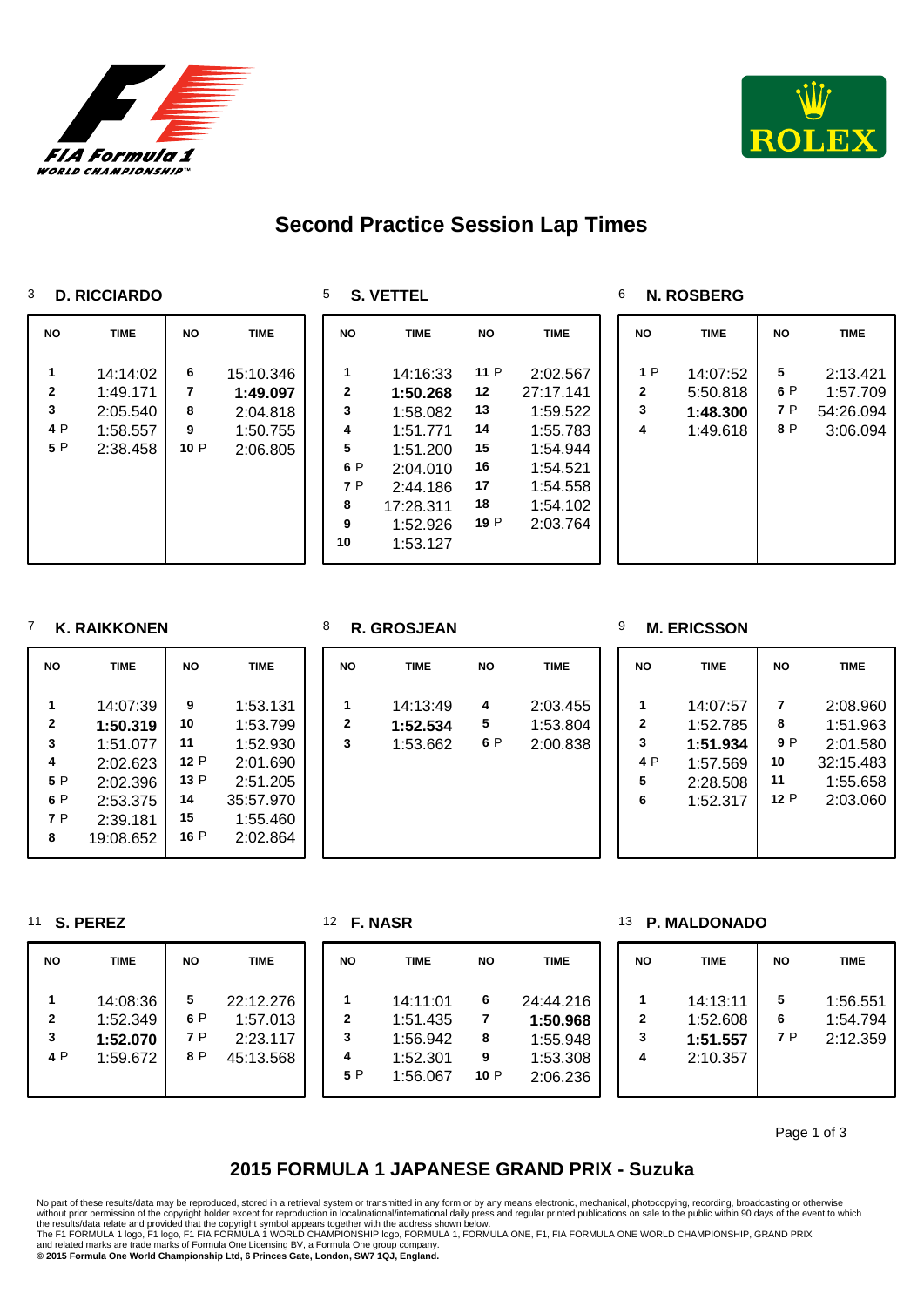

**NO TIME NO TIME** 

 P 2:04.559 13:37.975 1:58.579 1:56.360 P 2:04.539



## **Second Practice Session Lap Times**

#### **F. ALONSO**

 P 14:48:34 16:00.535 1:57.087 1:58.257 **1:55.239**

| 19 | F. MASSA |
|----|----------|
|----|----------|

| <b>NO</b> | <b>TIME</b>                      | <b>NO</b>     | <b>TIME</b>                      |  |
|-----------|----------------------------------|---------------|----------------------------------|--|
| 2<br>3    | 14:24:37<br>1:54.078<br>2:03.984 | 4<br>5<br>6 P | 1:52.765<br>2:04.738<br>2:00.310 |  |

#### **J. BUTTON**

| NΟ                                   | TIME                                                      | <b>NO</b>            | TIME                                          |
|--------------------------------------|-----------------------------------------------------------|----------------------|-----------------------------------------------|
| 1 P<br>$\mathbf{2}$<br>3<br>4 P<br>5 | 14:22:24<br>11:13.572<br>1:51.861<br>2:05.907<br>2:20.864 | 6<br>7 P<br>8<br>9 P | 1:56.519<br>2:06.804<br>36:24.441<br>2:05.225 |

#### **D. KVYAT**

| <b>NO</b>    | <b>TIME</b> | <b>NO</b> | <b>TIME</b> |
|--------------|-------------|-----------|-------------|
| 1            | 14:05:02    | 4         | 24:38.899   |
| $\mathbf{2}$ | 1:49.374    | 5         | 1:48.277    |
| 3P           | 1:58.563    | 6 P       | 1:57.695    |

#### **N. HULKENBERG**

| <b>NO</b>                               | <b>TIME</b>                                                           | <b>NO</b>                   | <b>TIME</b>                                               |
|-----------------------------------------|-----------------------------------------------------------------------|-----------------------------|-----------------------------------------------------------|
| 1<br>$\mathbf{2}$<br>3<br>4 P<br>5<br>6 | 14:07:46<br>1:51.883<br>1:52.265<br>1:59.958<br>20:16.669<br>1:51.819 | 7<br>8<br>9<br>10 P<br>11 P | 1:51.880<br>1:58.009<br>1:51.674<br>1:58.442<br>42:10.534 |

#### **W. STEVENS**

| <b>NO</b>         | TIME                             | <b>NO</b>     | <b>TIME</b>                      |
|-------------------|----------------------------------|---------------|----------------------------------|
| $\mathbf{2}$<br>3 | 14:22:24<br>2:01.104<br>1:58.779 | 4<br>5<br>6 P | 1:58.059<br>1:58.208<br>2:03.325 |

#### **M. VERSTAPPEN**

| <b>NO</b>              | <b>TIME</b>                      | <b>NO</b> | <b>TIME</b>          |  |
|------------------------|----------------------------------|-----------|----------------------|--|
| 1<br>$\mathbf{2}$<br>3 | 14:32:11<br>1:51.672<br>2:00.301 | 5 P       | 1:50.542<br>2:07.529 |  |

#### **L. HAMILTON**

| <b>NO</b>              | <b>TIME</b>                                  | <b>NO</b>              | <b>TIME</b>                                   |
|------------------------|----------------------------------------------|------------------------|-----------------------------------------------|
| 1<br>$\mathbf{2}$<br>3 | 14:14:10<br>1:51.859<br>1:48.853<br>1:54.995 | 5<br>6 P<br>7 P<br>8 P | 1:56.450<br>1:58.882<br>54:30.871<br>3:03.078 |

#### **A. ROSSI**

| <b>NO</b>              | <b>TIME</b>                                  | <b>NO</b>     | <b>TIME</b>                      |
|------------------------|----------------------------------------------|---------------|----------------------------------|
| 1<br>$\mathbf{2}$<br>3 | 14:22:56<br>2:05.341<br>1:59.820<br>1:59.584 | 5<br>6<br>7 P | 1:59.419<br>2:00.088<br>2:06.251 |

Page 2 of 3

## **2015 FORMULA 1 JAPANESE GRAND PRIX - Suzuka**

No part of these results/data may be reproduced, stored in a retrieval system or transmitted in any form or by any means electronic, mechanical, photocopying, recording, broadcasting or otherwise

without prior permission of the copyright holder except for reproduction in local/national/international daily press and regular printed publications on sale to the public within 90 days of the event to which<br>the results/d